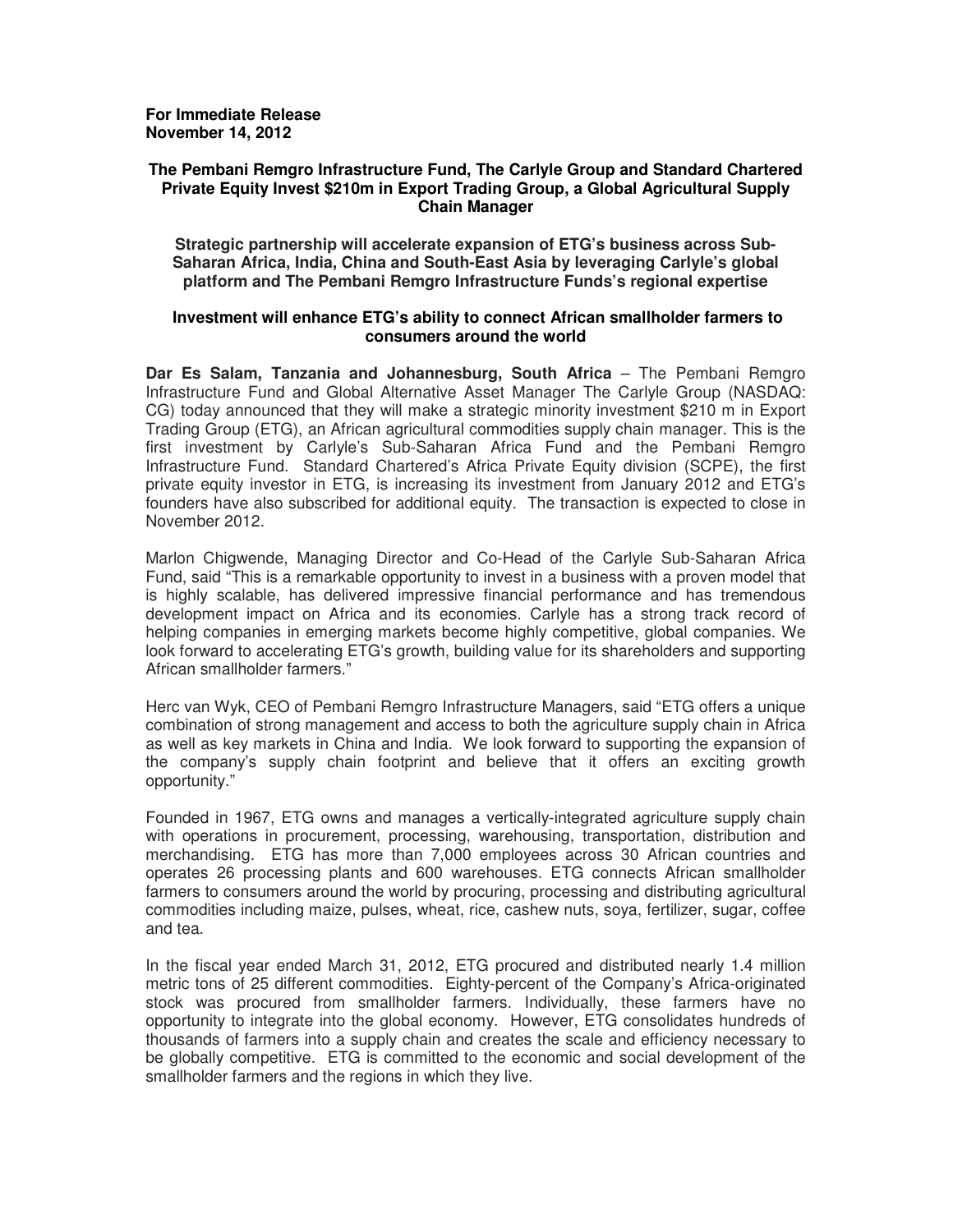Ketan Patel, Managing Director of ETG, said, "We are excited to partner with The Carlyle Group and Pembani Remgro and extend our relationship with Standard Chartered Private Equity. The new capital will allow us to expand operations across Sub-Saharan Africa, India, China and South-East Asia and create new markets for African smallholder farmers."

Ronald Tamale, a Director at SCPE, added "We are delighted to welcome The Carlyle Group and Pembani Remgro into the shareholding of ETG. As both a bank and privateequity investor, Standard Chartered has been supporting the growth and development of ETG for many years. The introduction of these two new shareholders will accelerate our collective efforts to build a world-class global business."

# **About Export Trading Group**

ETG owns and manages a vertically-integrated agriculture supply chain across the African subcontinent with operations spanning procurement, processing, warehousing, transport, distribution and merchandising. The company prides itself on connecting smallholder farmers to the global economy and the global economy back to smallholder farmers through a value chain that operates between the farm gates of emerging markets and supermarket shelves around the world.

ETG owns and manages the supply chain from start to finish and is able to maximise efficiencies at every stage of the continuum by matching market origination capacities in one area with market consumption patterns in another. In FY2012, ETG procured and distributed almost 1.4 million metric tonnes of 25 different commodities including maize, pulses, wheat, rice, sugar, oilseeds, cashew nuts, coffee, tea, fertiliser and farm implements. Eighty percent of the African-originated stock was procured at the farm gate level. For more information visit: www.etgworld.com.

### **About The Pembani Remgro Infrastructure Fund**

The Pembani Remgro Infrastructure Fund was recently established as a partnership between Phuthuma Nhleko and Remgro Limited. It is structured as a long term fund and seeks to invest equity in infrastructure and related opportunities across the African continent.

Phuthuma Nhleko is currently chairman of the Pembani Group, which has interests in the cement, mining and petroleum industries, and is the former Group CEO of the MTN Group. During his ten years at the helm of MTN, the group increased operations from five countries in Africa to 21 countries in Africa and the Middle East, with over 165 million subscribers.

Remgro Limited is a South African investment holding company and its interests consist mainly of investments in the following industries: banking and financial services, medical services, food, wine and spirits, petroleum products, glass products, shipping, freight and logistics, media, and technology. The Company is listed on the Johannesburg Securities Exchange (JSE) operated by the JSE Limited in South Africa under the "Industrials Diversified Industrials" sector, with the share code "REM". For more information visit: www.remgro.com.

### **About The Carlyle Group**

The Carlyle Group (NASDAQ: CG) is a global alternative asset manager with \$156 billion of assets under management in 99 funds and 63 fund of fund vehicles as of June 30, 2012. Carlyle's purpose is to invest wisely and create value. Carlyle invests across four segments – Corporate Private Equity, Real Assets, Global Market Strategies and Fund of Funds Solutions – in Africa, Asia, Australia, Europe, the Middle East, North America and South America. Carlyle has expertise in various industries, including: aerospace, defense & government services, consumer & retail, energy, financial services, healthcare, industrial, technology & business services, telecommunications & media and transportation. The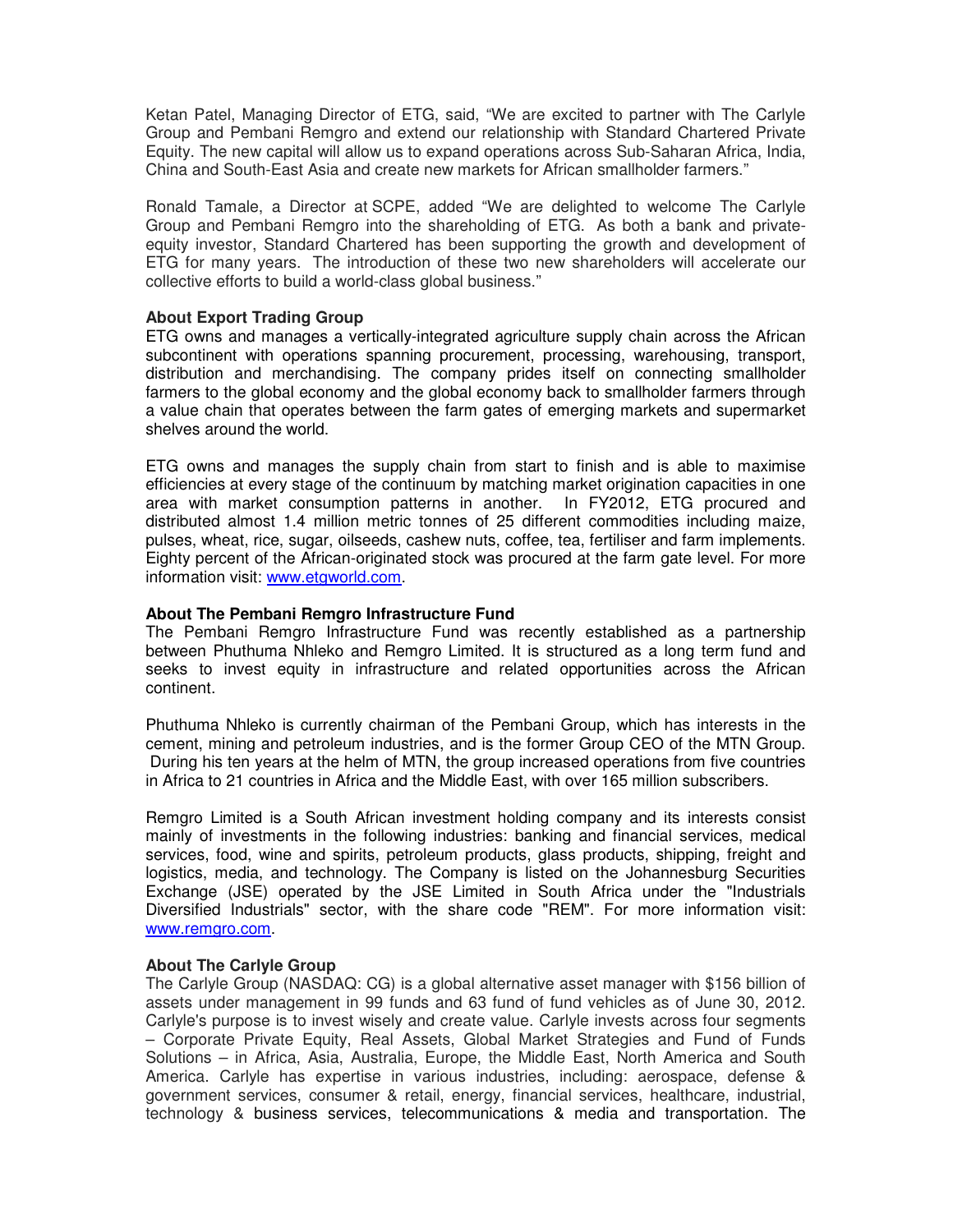Carlyle Group employs more than 1,300 people in 32 offices across six continents. For more information visit: www.carlyle.com.

# **About the Carlyle Sub-Sahara Africa (SSA) Team**

Established in March 2012, the Carlyle SSA team makes buyout and growth capital investments in private and public companies from offices in Johannesburg, SA and Lagos, Nigeria. The Carlyle SSA team focuses on transactions where it has a distinctive competitive advantage and can create tangible value for companies in which it invests, through industry specialization, deployment of human capital and access to Carlyle's global network. Carlyle's target industries include consumer goods, financial services, agribusiness, and energy.

### **About Standard Chartered – leading the way in Asia, Africa and the Middle East**

Standard Chartered is a leading international banking group. It has operated for over 150 years in some of the world's most dynamic markets and earns around 90 per cent of its income and profits in Asia, Africa and the Middle East. This geographic focus and commitment to developing deep relationships with clients and customers has driven the Bank's growth in recent years. Standard Chartered PLC is listed on the London and Hong Kong stock exchanges as well as the Bombay and National Stock Exchanges in India.

With 1,700 offices in 70 markets, the Group offers exciting and challenging international career opportunities for 87,000 staff. It is committed to building a sustainable business over the long term and is trusted worldwide for upholding high standards of corporate governance, social responsibility, environmental protection and employee diversity. Standard Chartered's heritage and values are expressed in its brand promise, 'Here for good'. **In Africa** the Bank has a history of 150 years, a presence in 16 countries, a network of over 180 branches and more than 7,000 staff. Standard Chartered is well-positioned to facilitate and support economically enhancing trade and investment corridors intra-Africa, and between Africa and the rest of the world.

### **About Standard Chartered Private Equity**

Since 2008, Standard Chartered's Africa Private Equity team has invested nearly US\$600 million into entrepreneurial African companies across multiple sectors. The team is committed to supporting strong management teams who demonstrate positive growth potential within their area of expertise. The Africa Private Equity team, with offices in Johannesburg and Lagos, complements the Bank's international private equity capabilities in Asia and the Middle East.

For further information please visit www.standardchartered.com. Follow Standard Chartered at www.facebook.com/standardchartered and on Twitter @StanChart

**Media Contacts:**  Export Trading Group Griffin Murray +255 684 224 618 Griffin.Murray@etgworld.com

The Pembani Remgro Infrastructure Fund Herc van Wyk +27 (0)11 290 0230 hvw@primco.co.za

The Carlyle Group Catherine Armstrong